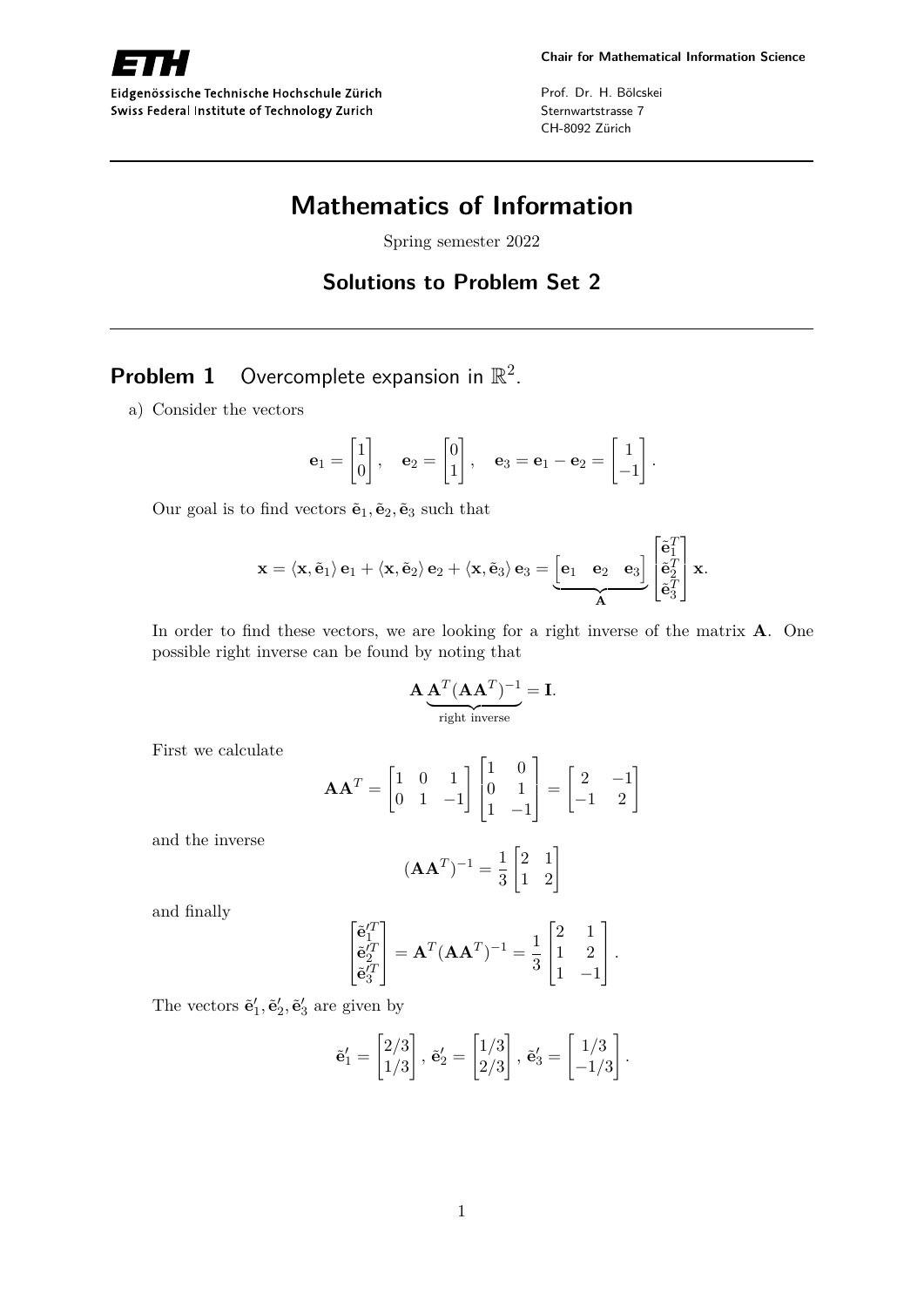Comparing to the given set of vectors  $\tilde{\mathbf{e}}_1, \tilde{\mathbf{e}}_2, \tilde{\mathbf{e}}_3$  we find

$$
\tilde{\mathbf{e}}_1 = 2\mathbf{e}_1 = \begin{bmatrix} 2 \\ 0 \end{bmatrix}, \quad \tilde{\mathbf{e}}_2 = -\mathbf{e}_3 = \begin{bmatrix} -1 \\ 1 \end{bmatrix}, \quad \tilde{\mathbf{e}}_3 = -\mathbf{e}_1 = \begin{bmatrix} -1 \\ 0 \end{bmatrix}.
$$

It should be emphasized that the right inverse is not unique: the system of equations

$$
\begin{bmatrix} 1 & 0 & 1 \ 0 & 1 & -1 \end{bmatrix} \underbrace{\begin{bmatrix} a & b \ c & d \ e & f \end{bmatrix}}_{\mathbf{B}} = \begin{bmatrix} 1 & 0 \ 0 & 1 \end{bmatrix}
$$

has infinitely many solutions of the form

$$
\mathbf{B} = \begin{bmatrix} 1 - \lambda & -\gamma \\ \lambda & 1 + \gamma \\ \lambda & \gamma \end{bmatrix}
$$

for any  $\lambda, \gamma \in \mathbb{R}$ . Any such matrix **B** is a valid right inverse of **A**, which generates in general a different set of vectors  $\tilde{\mathbf{e}}_1$ ,  $\tilde{\mathbf{e}}_2$ ,  $\tilde{\mathbf{e}}_3$ .

b) We have

$$
\mathbf{x} = \langle \mathbf{x}, \mathbf{e}_1 \rangle \tilde{\mathbf{e}}_1 + \langle \mathbf{x}, \mathbf{e}_2 \rangle \tilde{\mathbf{e}}_2 = \begin{bmatrix} \tilde{\mathbf{e}}_1 & \tilde{\mathbf{e}}_2 \end{bmatrix} \begin{bmatrix} \mathbf{e}_1^T \\ \mathbf{e}_2^T \end{bmatrix} \mathbf{x} = \underbrace{\begin{bmatrix} 1 & 0 \\ -1 & \sqrt{2} \end{bmatrix}}_{\mathbf{A}} \underbrace{\begin{bmatrix} 1 & 0 \\ 1/\sqrt{2} & 1/\sqrt{2} \end{bmatrix}}_{\mathbf{B}} \mathbf{x},
$$

and we easily verify

$$
\begin{bmatrix} 1 & 0 \\ -1 & \sqrt{2} \end{bmatrix} \begin{bmatrix} 1 & 0 \\ 1/\sqrt{2} & 1/\sqrt{2} \end{bmatrix} = \mathbf{I}.
$$

Since **A** is a square matrix, the inverse is unique. Hence, there is no other matrix **B** satisfying the above equation. Thus, we can not find  $\mathbf{e}'_1, \mathbf{e}'_2$ .

## **Problem 2** Change of basis matrix between ONBs is unitary.

We have to verify that  $U^*U = UU^* = \text{Id}$ . First note that, for  $j, k \in [N]$ , we have

$$
\langle h_k, h_j \rangle = \left\langle \sum_{\ell=1}^N \langle h_k, g_\ell \rangle g_\ell, \sum_{\ell'=1}^N \langle h_j, g_{\ell'} \rangle g_{\ell'} \right\rangle = \sum_{\ell=1}^N \sum_{\ell'=1}^N \langle h_k, g_\ell \rangle \overline{\langle h_j, g_{\ell'} \rangle} \underbrace{\langle g_\ell, g_{\ell'} \rangle}_{=\delta_{\ell \ell'}} = \sum_{\ell=1}^N \langle h_k, g_\ell \rangle \overline{\langle h_j, g_\ell \rangle}.
$$

Therefore, for  $j, k \in [N]$ , we have

$$
[U^*U]_{jk} = \sum_{\ell=1}^N [U^*]_{j\ell} U_{\ell k} = \sum_{\ell=1}^N \overline{U_{\ell j}} U_{\ell k} = \sum_{\ell=1}^N \overline{\langle h_j, g_\ell \rangle} \langle h_k, g_\ell \rangle = \langle h_k, h_j \rangle = \delta_{jk},
$$

and so  $U^*U = \text{Id}$ . A completely analogous computation shows that  $UU^* = \text{Id}$ .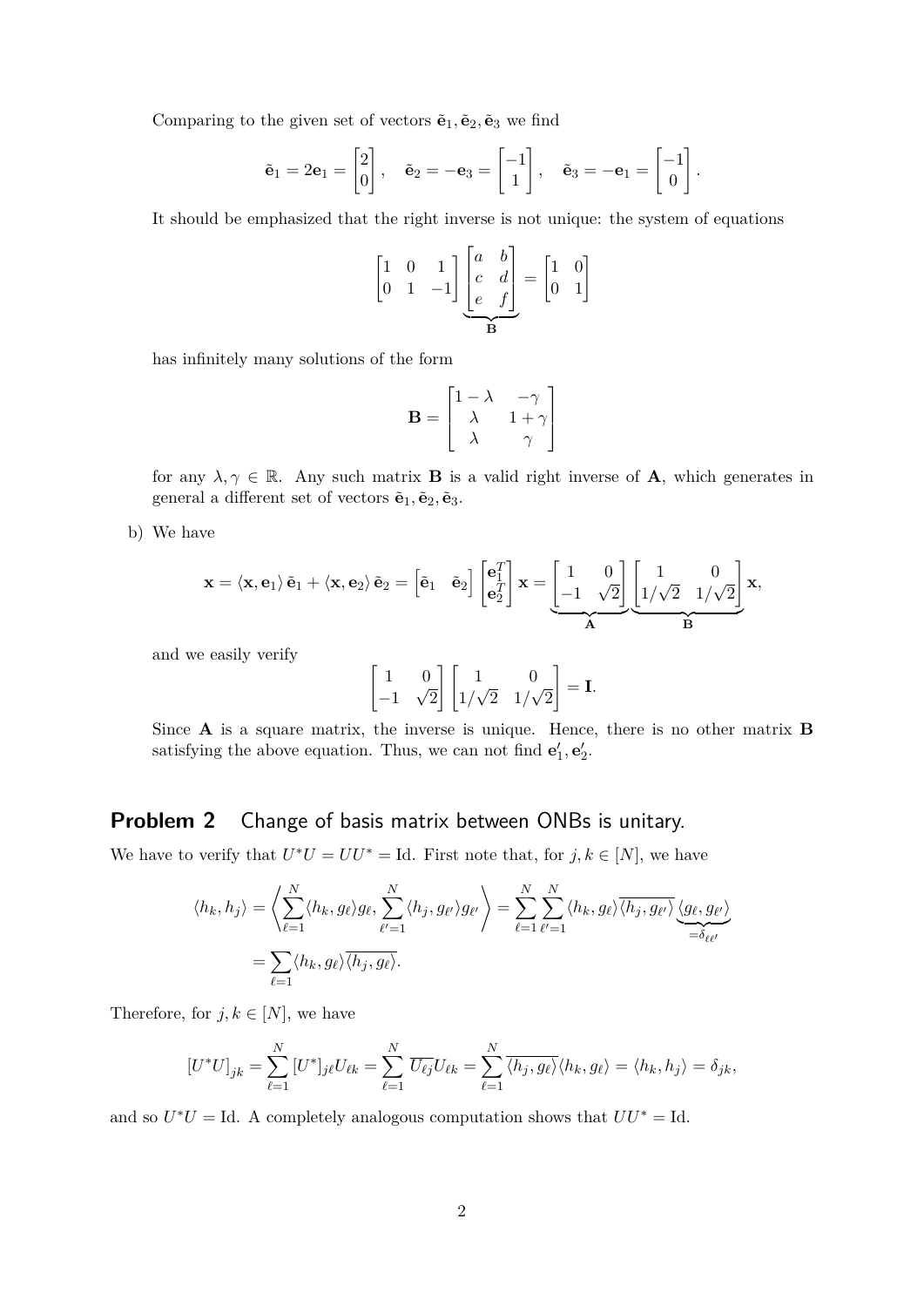### **Problem 3** Examples of frames.

a) For arbitrary  $x \in \mathcal{H}$ , we compute

$$
\sum_{k=1}^{\infty} |\langle x, h_k \rangle|^2 = \sum_{k=1}^{\infty} |\langle x, (-1)^k e_k \rangle|^2 = \sum_{k=1}^{\infty} |\langle x, e_k \rangle|^2 = ||x||^2,
$$

where the last equality holds because  ${e_k}_{k \in \mathbb{N}}$  is an orthonormal basis (ONB) for H by assumption. This establishes that the set  $\{h_k\}_{k\in\mathbb{N}}$  is a tight frame with frame bounds  $A = B = 1.$ 

b) For arbitrary  $x \in \mathcal{H}$ , we compute

$$
\sum_{k=1}^{\infty} |\langle x, h_k \rangle|^2 = \sum_{k=1}^{\infty} k \left| \frac{1}{k} \langle x, e_k \rangle \right|^2 = \sum_{k=1}^{\infty} \frac{1}{k} |\langle x, e_k \rangle|^2.
$$
 (1)

Next, we assume towards a contradiction that there exists a lower frame bound  $A > 0$ , i.e.,  $A||x||^2 \le \sum_{k=1}^{\infty} |\langle x, h_k \rangle|^2, \forall x \in \mathcal{H}$ . Fix an integer *N* such that  $\frac{1}{N} < A$  and evaluate (1) for  $x = e_N \in \mathcal{H}$  to get

$$
\sum_{k=1}^{\infty} |\langle e_N, h_k \rangle|^2 = \frac{1}{N} |\langle e_N, e_N \rangle|^2 = \frac{1}{N} ||e_N||_2 < A ||e_N||^2.
$$

This stands in contradiction to the assumption that *A* is a lower frame bound. As *A* was arbitrary no lower frame bound can therefore exist and  $\{h_k\}_{k\in\mathbb{N}}$  is thus not a frame.

#### **Problem 4** Local averaging operator.

a) Let  $e_n = \mathbb{1}_{[n-1/2, n+1/2]}$  be the indicator function of the interval  $[n-1/2, n+1/2]$ . Note that  $||e_n||_{L^2(\mathbb{R})} = 1$ , and so  $e_n \in L^2(\mathbb{R})$ . Then, by the Cauchy-Schwarz inequality we have

$$
\left| \int_{n-1/2}^{n+1/2} x(t) dt \right| = |\langle e_n, x \rangle| \leq ||e_n||_{L^2(\mathbb{R})} ||x||_{L^2(\mathbb{R})} = ||x||_{L^2(\mathbb{R})},
$$

for any  $x \in L^2(\mathbb{R})$  and  $n \in \mathbb{Z}$ , and thus  $(\mathcal{A}x)_n$  is well-defined for all  $x \in L^2(\mathbb{R})$  and  $n \in \mathbb{Z}$ . To show that  $Ax \in \ell^2(\mathbb{Z})$  whenever  $x \in L^2(\mathbb{R})$ , we again use the Cauchy-Schwarz inequality to get

$$
\|\mathcal{A}x\|_{\ell^2(\mathbb{Z})}^2 = \sum_{n \in \mathbb{Z}} |(\mathcal{A}x)_n|^2 = \sum_{n \in \mathbb{Z}^2} \left| \int_{n-1/2}^{n+1/2} x(t) dt \right|^2
$$
  

$$
\leq \sum_{n \in \mathbb{Z}^2} \int_{n-1/2}^{n+1/2} |x(t)|^2 dt = \int_{\mathbb{R}} |x(t)|^2 dt = \|x\|_{L^2(\mathbb{R})}^2,
$$

for all  $x \in L^2(\mathbb{R})$ . In particular, we have  $\|\mathcal{A}x\|_{\ell^2(\mathbb{Z})} < \infty$ , and so A is well-defined. Also, A is linear, because integration is a linear operation. Finally, since  $\|\mathcal{A}x\|_{\ell^2(\mathbb{Z})}^2 \leq \|x\|_{L^2(\mathbb{R})}$ , for all  $x \in L^2(\mathbb{R})$ , we have that A is bounded.

By definition of adjoint operators,  $A^*$  is the unique operator such that

$$
\langle \mathcal{A}x, y \rangle_{\ell^2(\mathbb{Z})} = \langle x, \mathcal{A}^*y \rangle_{L^2(\mathbb{R})},
$$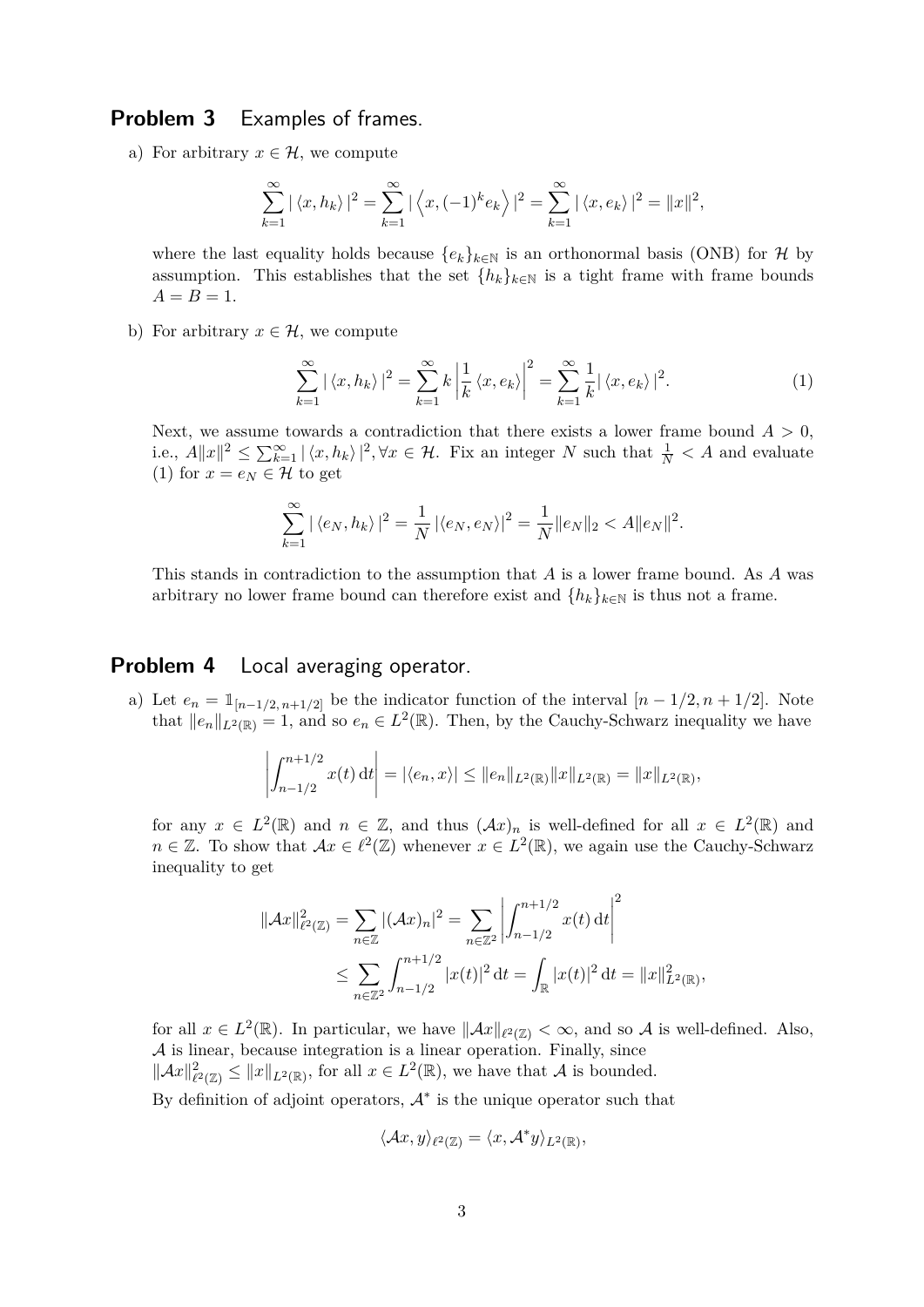for all  $x \in L^2(\mathbb{R})$  and  $y \in \ell^2(\mathbb{Z})$ . For arbitrary, but fixed x and y, we calculate

$$
\langle Ax, y \rangle_{\ell^2(\mathbb{Z})} = \sum_{n \in \mathbb{Z}} (\mathcal{A}x)_n \cdot \overline{y_n} = \sum_{n \in \mathbb{Z}} \int_{n-1/2}^{n+1/2} x(t) dt \cdot \overline{y_n}
$$

$$
= \sum_{n \in \mathbb{Z}} \int_{n-1/2}^{n+1/2} x(t) \overline{y_n} dt
$$

$$
= \int_{\mathbb{R}} x(t) (\mathcal{A}^* y)(t) dy,
$$
 (2)

where  $\mathcal{A}^*y$  is the piecewise-constant function given by  $(\mathcal{A}^*y)(t) = y_n$ for  $t \in [n - \frac{1}{2}]$  $\frac{1}{2}, n + \frac{1}{2}$  $(\frac{1}{2})$ .

b) It follows from the (a) that

$$
\|\mathcal{A}^* y\|_{L^2(\mathbb{R})}^2 = \sum_{n \in \mathbb{Z}} \int_{n-1/2}^{n+1/2} |y_n|^2 dt = \sum_{n \in \mathbb{Z}} |y_n|^2 = \|y\|_{\ell^2(\mathbb{Z})}^2 \quad \text{for all } y \in \ell^2(\mathbb{Z}),
$$

as desired.

c) Let  ${e_n}_{n\in\mathbb{Z}}$  be the indicator functions defined at the beginning of (a). To show that  $\mathcal{G} = \{e_n : n \in \mathbb{Z}\}\$ is a frame for  $\text{Im}(\mathcal{A}^*)$ , take an arbitrary  $x = \mathcal{A}^*y \in \text{Im}(\mathcal{A}^*)$ . Then, we have

$$
\sum_{n\in\mathbb{Z}} |\langle x, e_n \rangle|^2 = \sum_{n\in\mathbb{Z}} |\langle A^*y, e_n \rangle|^2 = \sum_{n\in\mathbb{Z}} \left| \int_{n-1/2}^{n+1/2} y_n \, \mathrm{d}t \right|^2
$$

$$
= \|y\|_{\ell^2(\mathbb{Z})}^2 = \|\mathcal{A}^*y\|_{L^2(\mathbb{R})}^2 = \|x\|_{L^2(\mathbb{R})}^2,
$$

and so  $\mathcal G$  is a (tight) frame for Im( $\mathcal A^*$ ). Thus we have

$$
\mathcal{A}x = \{ \langle x, e_n \rangle : n \in \mathbb{Z} \},\
$$

for all  $x \in \text{Im}(\mathcal{A}^*) \subset L^2(\mathbb{R})$ , and so A is the analysis operator associated with the frame  $\mathcal G$  for the Hilbert space Im( $\mathcal A^*$ ).

### **Problem 5** Tight frames.

a) Assume that  ${f_k}_{k=0}^{\infty}$  is tight. Then there exists a constant  $A > 0$  such that

$$
\sum_{k=0}^{\infty} |\langle f, f_k \rangle|^2 = A ||f||^2
$$

for all  $f \in \mathcal{H}$ . We can define  $g_k = A^{-1} f_k$  for all  $k \in \mathbb{N}$ . We have then

$$
\sum_{k=0}^{\infty} \langle f, g_k \rangle f_k = \sum_{k=0}^{\infty} \langle f, f_k \rangle g_k = A^{-1} \underbrace{\sum_{k=0}^{\infty} \langle f, f_k \rangle f_k}_{=\text{S}f = Af} = f,
$$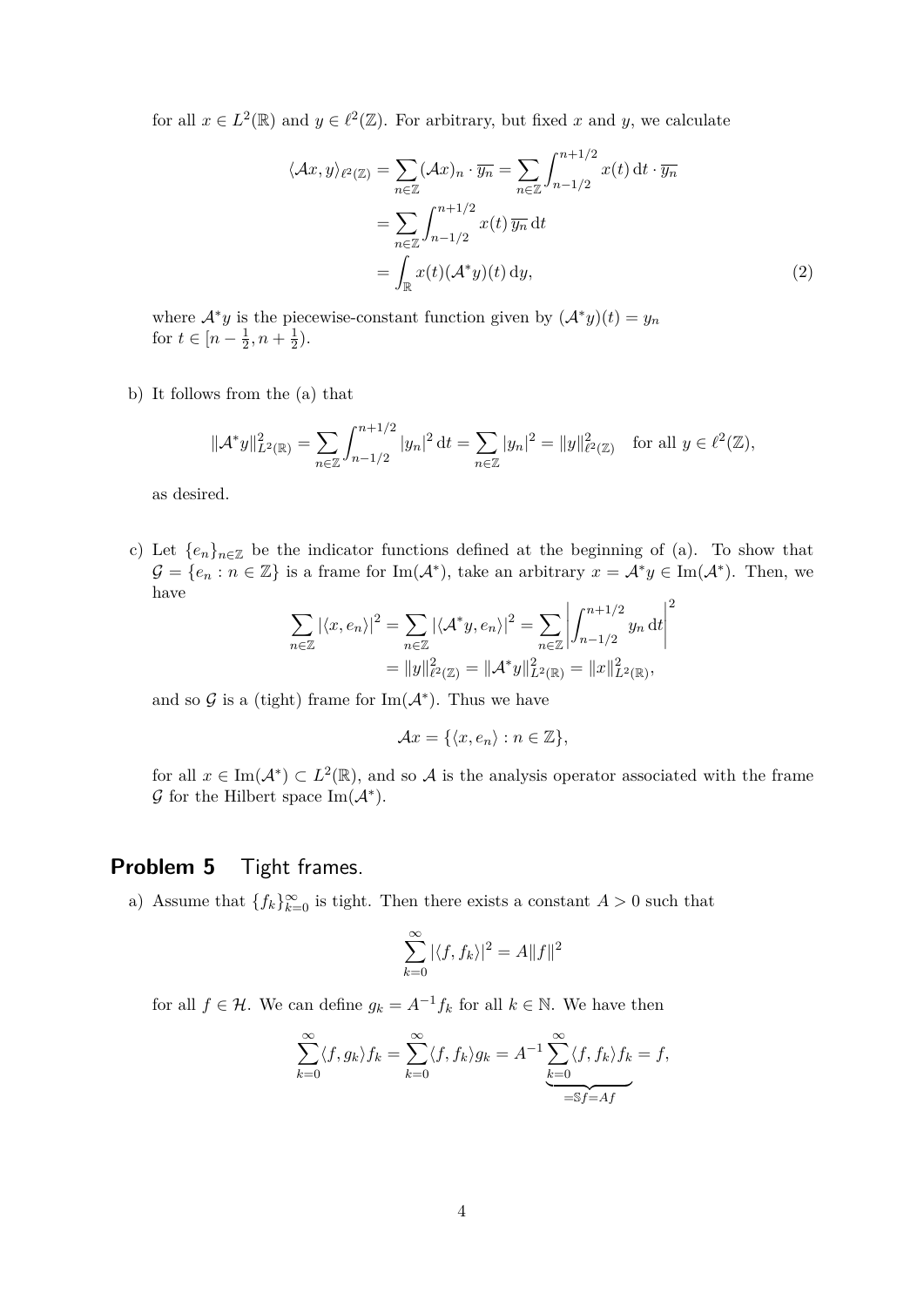where we used the fact that the frame operator S satisfies  $\mathbb{S} = A\mathbb{I}$  since  $\{f_k\}_{k=0}^{\infty}$  is a tight frame with frame bound *A*. Therefore,  ${g_k}_{k=0}^\infty$  forms a dual frame<sup>1</sup> of  ${f_k}_{k=0}^\infty$ .

b) Conversely, assume that  ${f_k}_{k=0}^{\infty}$  has a dual of the form  $g_k = Cf_k$  with  $C > 0$ . Then for all  $f \in \mathcal{H}$ , we have

$$
f = \sum_{k=0}^{\infty} \langle f, g_k \rangle f_k = \sum_{k=0}^{\infty} \langle f, f_k \rangle g_k = C \sum_{k=0}^{\infty} \langle f, f_k \rangle f_k = C \mathbb{S} f,
$$

which shows that the frame operator is  $\mathbb{S} = C^{-1} \mathbb{I}$ , and that  $\{f_k\}_{k=0}^{\infty}$  is hence a tight frame.

## **Problem 6** Unitary transformation of a frame.

Since  ${f_k}_{k \in K}$  is a frame with frame bounds *A* and *B*, we have

$$
A||f||^2 \le \sum_{k \in \mathcal{K}} |\langle f, f_k \rangle|^2 \le B||f||^2.
$$

Moreover, since  $\mathbb U$  is a unitary operator, one has  $\mathbb U^*\mathbb U=\mathbb U\mathbb U^*=\mathbb I$ . Hence, we have

$$
\|\mathbb{U}^*f\|^2 = \langle \mathbb{U}^*f, \mathbb{U}^*f \rangle = \langle \mathbb{U}\mathbb{U}^*f, f \rangle = \langle f, f \rangle = \|f\|^2.
$$

We have then

$$
\sum_{k \in \mathcal{K}} |\langle f, \mathbb{U} f_k \rangle|^2 = \sum_{k \in \mathcal{K}} |\langle \mathbb{U}^* f, f_k \rangle|^2 \leq B \|\mathbb{U}^* f\|^2 = B \|f\|^2,
$$

which establishes the upper frame bound. Next,

$$
\sum_{k \in \mathcal{K}} |\langle f, \mathbb{U} f_k \rangle|^2 = \sum_{j \in \mathcal{K}} |\langle \mathbb{U}^* f, f_k \rangle|^2 \ge A ||\mathbb{U}^* f||^2 = A ||f||^2,
$$

which establishes the lower frame bound. Therefore,  $\{Uf_k\}_{k\in\mathcal{K}}$  is a frame for H with the same frame bounds as  $\{f_k\}_{k \in \mathcal{K}}$ .

#### **Problem 7** Complete but not a Frame.

a) We prove that  ${g_k}_{k\in\mathbb{N}}$  is complete by showing that the only signal  $x \in \mathcal{H}$  that satisfies  $\langle x, g_k \rangle = 0$ , ∀ $k \in \mathbb{N}$ , is  $x = 0$ . Take  $x \in \mathcal{H}$  with  $0 = \langle x, g_k \rangle = \langle x, e_k + e_{k+1} \rangle$ , ∀ $k \in \mathbb{N}$ . Hence,

$$
\langle x, e_k \rangle = - \langle x, e_{k+1} \rangle \, , \, \forall k \in \mathbb{N},
$$

which implies  $|\langle x, e_k \rangle| = C$ ,  $\forall k \in \mathbb{N}$ , for some  $C \geq 0$ . Further, owing to  $x \in \mathcal{H}$ , we have  $||x|| < \infty$  and thus

$$
\infty > ||x||^2 = \sum_{k=1}^{\infty} |\langle x, e_k \rangle|^2 = \sum_{k=1}^{\infty} C^2,
$$
\n(3)

where we used that  ${e_k}_{k\in\mathbb{N}}$  is an ONB. The proof is concluded by noting that (3) can hold only if  $C = 0$  and thus  $x = 0$ .

b) We prove that  ${g_k}_{k\in\mathbb{N}}$  is not a frame by showing that no lower frame bound  $A > 0$  exists. To this end, we fix  $q \in (0,1)$ , consider the signal  $x_q = \sum_{\ell=1}^{\infty} (-q)^{\ell-1} e_{\ell}$  and start by showing

<sup>&</sup>lt;sup>1</sup>Note that  ${g_k}_{k=0}^{\infty}$  is in fact the canonical dual frame of  ${f_k}_{k=0}^{\infty}$ , since  $g_k = \mathbb{S}^{-1} f_k$  for all  $k \in \mathbb{N}$ .